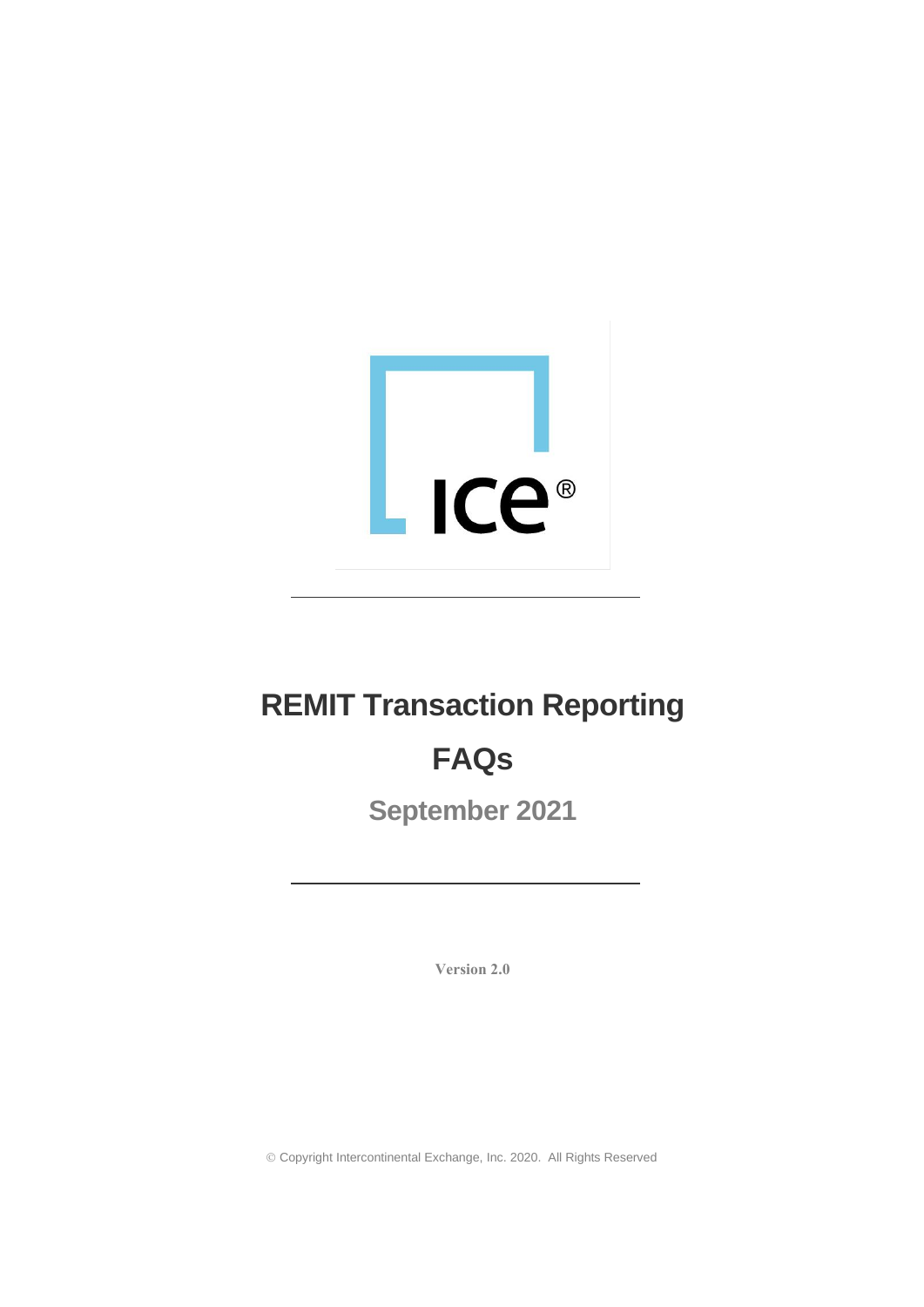# **Revisions**

| <b>Version</b> | <b>Date</b>       | <b>Description of changes</b>                                                        |
|----------------|-------------------|--------------------------------------------------------------------------------------|
| 1.0            | 9 July 2015       | Initial draft                                                                        |
| 1.1            | 14 August 2015    | Adding additional questions,<br>updates and trade scenario<br>examples.              |
| 1.2            | 10 September 2015 | Adding additional questions,<br>updates.                                             |
| 1.3            | 17 November 2015  | Adding additional questions,<br>updates.                                             |
| 1.4            | 23 March 2016     | Adding additional questions,<br>updates                                              |
| 1.5            | 01 December 2016  | <b>Updated FAQ</b>                                                                   |
| 1.6            | 19 April 2018     | <b>Updated FAQ</b>                                                                   |
| 1.7            | 14 September 2018 | Adding additional questions,<br>updates                                              |
| 1.8            | 11 October 2019   | Adding questions regarding<br>updated reporting logic                                |
| 1.9            | 03 December 2020  | Adding additional questions,<br>updates.                                             |
| 2.0            | 1st December 2021 | <b>ICE OMP Service restructured</b><br>and transferred to ICE Trade<br>Vault Europe. |

**This document (including any enclosures and attachments) has been prepared for the exclusive benefit of the Members and Customers of ICE, and solely for information purposes and the purposes of providing assistance in relation to REMIT and the transaction reporting requirements contained therein. A series of examples have been provided regarding trade scenarios for Exchange Traded Derivatives. Please note that these examples are being provided for informational and explanatory purposes only and should not be construed or interpreted as being advice or a supplement to the REMIT legislation. Recipients should consult with their legal and any other advisors they deem appropriate in determining how to address the REMIT legislation and the reporting requirements in their particular circumstances. For the avoidance of doubt, neither ICE nor the ICE OMP will be responsible for any errors contained in this document.**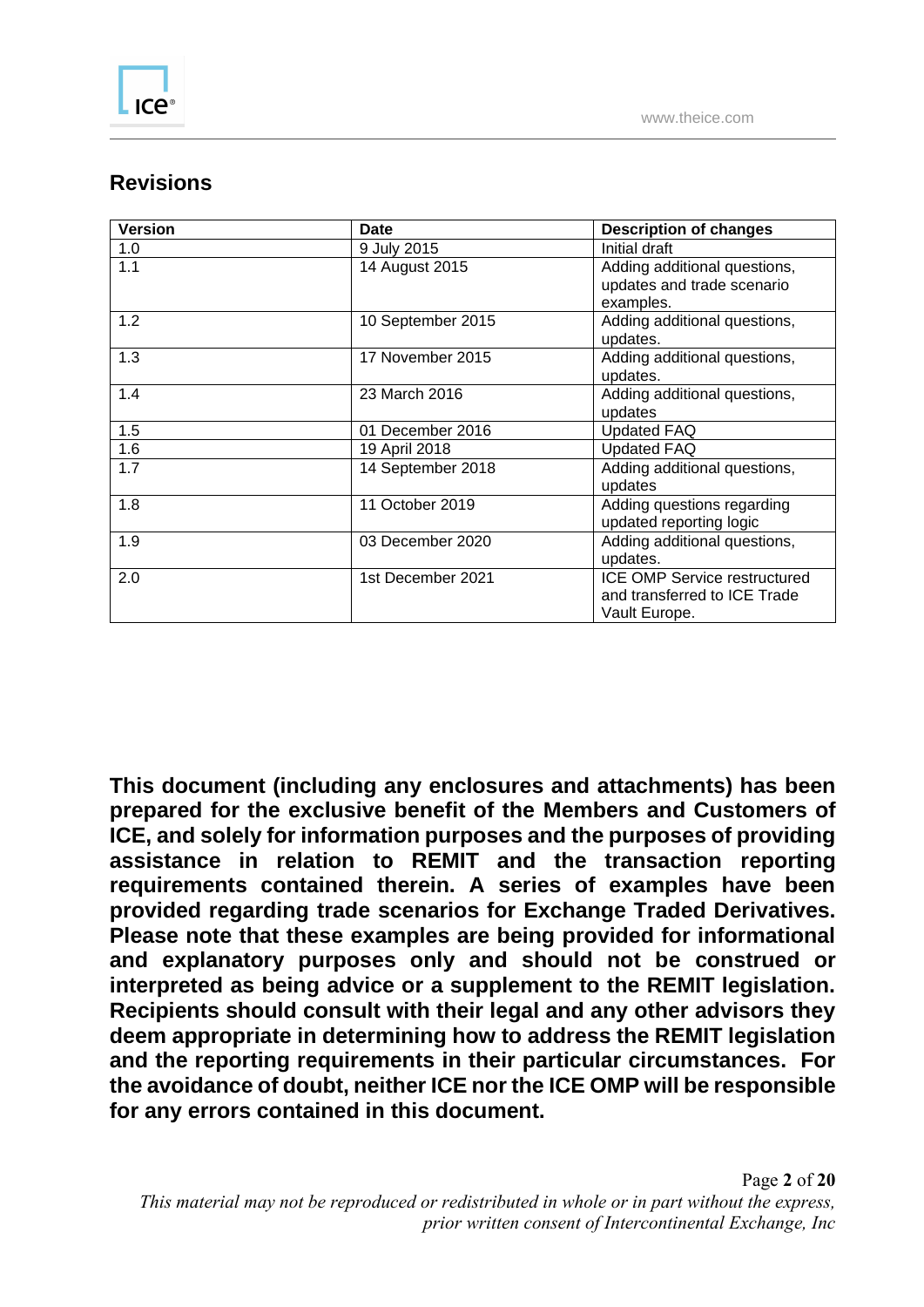

**ICE Endex and ICE Futures Europe ("the ICE OMP" and "Exchanges") and ICE Trade Vault Europe RRM ("ICE RRM") have produced this FAQ upon review of the TRUM and Annexes. This document details the approach implemented as a result of this review.**

**The TRUM document and TRUM Annexes can be found at:** 

**<https://www.acer-remit.eu/portal/public-documentation>**

**The ICE OMPs and ICE RRM approach is also intended to take into consideration and reflect the guidance produced by ACER in their Frequently Asked Questions (FAQs) on REMIT Transaction Reporting which can be found at:**

**<https://documents.acer-remit.eu/category/qas-and-faq-on-remit/>**

**Market Participants should familiarise themselves with the documentation that ACER has produced and published in the ACER REMIT Portal found at:** 

**<https://documents.acer-remit.eu/>**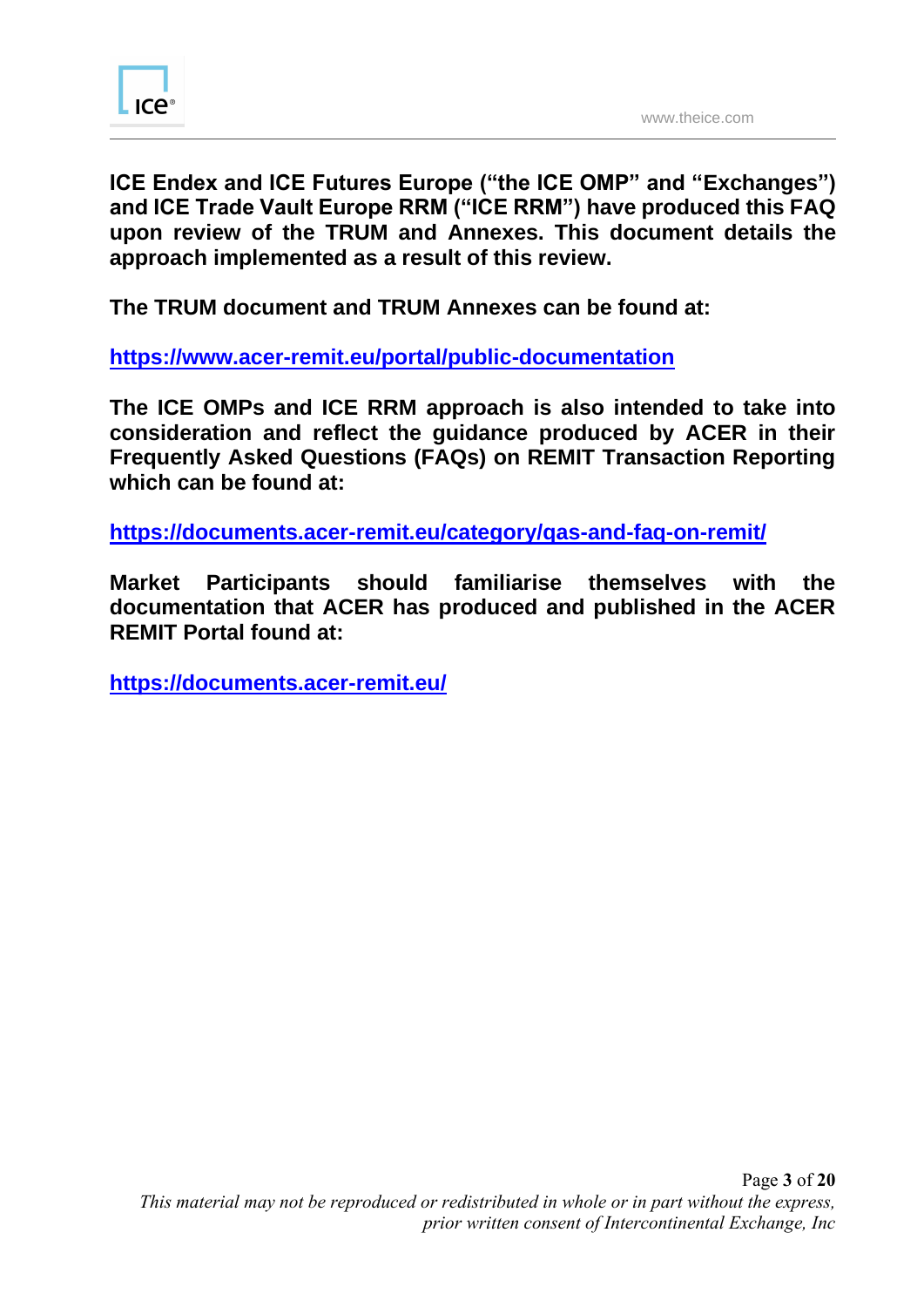

# **REMIT Transaction Reporting - Frequently Asked Questions**

Further to [the](https://www.theice.com/publicdocs/circulars/21055.pdf) REMIT circulars for ICE Futures Europe<sup>1</sup> and ICE Endex<sup>2</sup> relating to Regulation (EU) [1227/2011](https://documents.acer-remit.eu/wp-content/uploads/REMIT_Regulation.pdf) on Wholesale Energy Market Integrity and Transparency ("REMIT") reporting, Members of ICE Futures Europe and ICE Endex ("ICE OMPs") will be aware that REMIT imposes an obligation on Market Participants (as defined by REMIT and its [Implementing Regulation 1348/2014\)](https://documents.acer-remit.eu/wp-content/uploads/Implementing_Regulation.pdf) to report records of wholesale energy market transactions, including orders to trade, to the Agency for the Cooperation of Energy Regulators ("ACER").

The purpose of this FAQ document is to inform Exchange Members and their customers that:

- From 29th November, ICE Trade Vault Europe ("TVEU"), as the ICE OMP's Registered Reporting Mechanism (RRM), will assume operational responsibility for the REMIT Transaction Reporting Facility, now renamed the ICE REMIT Reporting Service
- Exchange Members using the current REMIT Reporting Facility will need to complete a Service Election form to determine the ICE REMIT Reporting Service it will receive from 29th November 2021.

## **ICE REMIT Reporting New Service**

ICE OMPs currently offer a standard REMIT Transaction Reporting Facility reporting to ACER records of wholesale energy market transactions. ICE OMPs report order and trade information via **ICE Trade Vault Europe RRM ("ICE RRM ")** as their Registered Reporting Mechanism (ICE RRM) to ACER for all Exchange Members that have completed an OPTIN form (for ICE Futures Europe) or expressly opted-out for ICE Endex.

## **The above arrangements, set out in REMIT circulars, will change on 29th November 2021. The arrangements selected in the ICE Futures Europe OPTIN form will terminate on that date.**

#### **From the 29th November:**

ICE RRM will continue to be the ICE OMP's RRM and will assume operational responsibility for the renamed **"ICE REMIT Reporting Service" ("ICE RRM Service").** 

The ICE RRM Service will provide:

- Real-time monitoring and control
- Intuitive dashboards for aggregate statistical analysis
- Scalable technology allows high volume submissions using Ice infrastructure
- Real time access to your trade life cycle
- Real time access to your orders
- Acknowledgement of ACER acceptance of submission

ICE OMP Exchange Members using the current REMIT Reporting Facility as offered by the ICE OMPs prior to 1 November 2021 are requested to complete a Service Election form which will give them the following options:

<sup>&</sup>lt;sup>1</sup> Circular [20185](https://www.theice.com/publicdocs/circulars/20185.pdf)

<sup>&</sup>lt;sup>2</sup> Circular <u>E15008</u> and E15013, E15032, E15035, E15036, E15040, E15041, E15042, E15048, E15053, E15054, E15055, E16001, E16008, E16046, E16047, E17011, E17018, E18008, E18011, E18029, E19005, E19006, E19015, E19034, E20029, E20044, E21011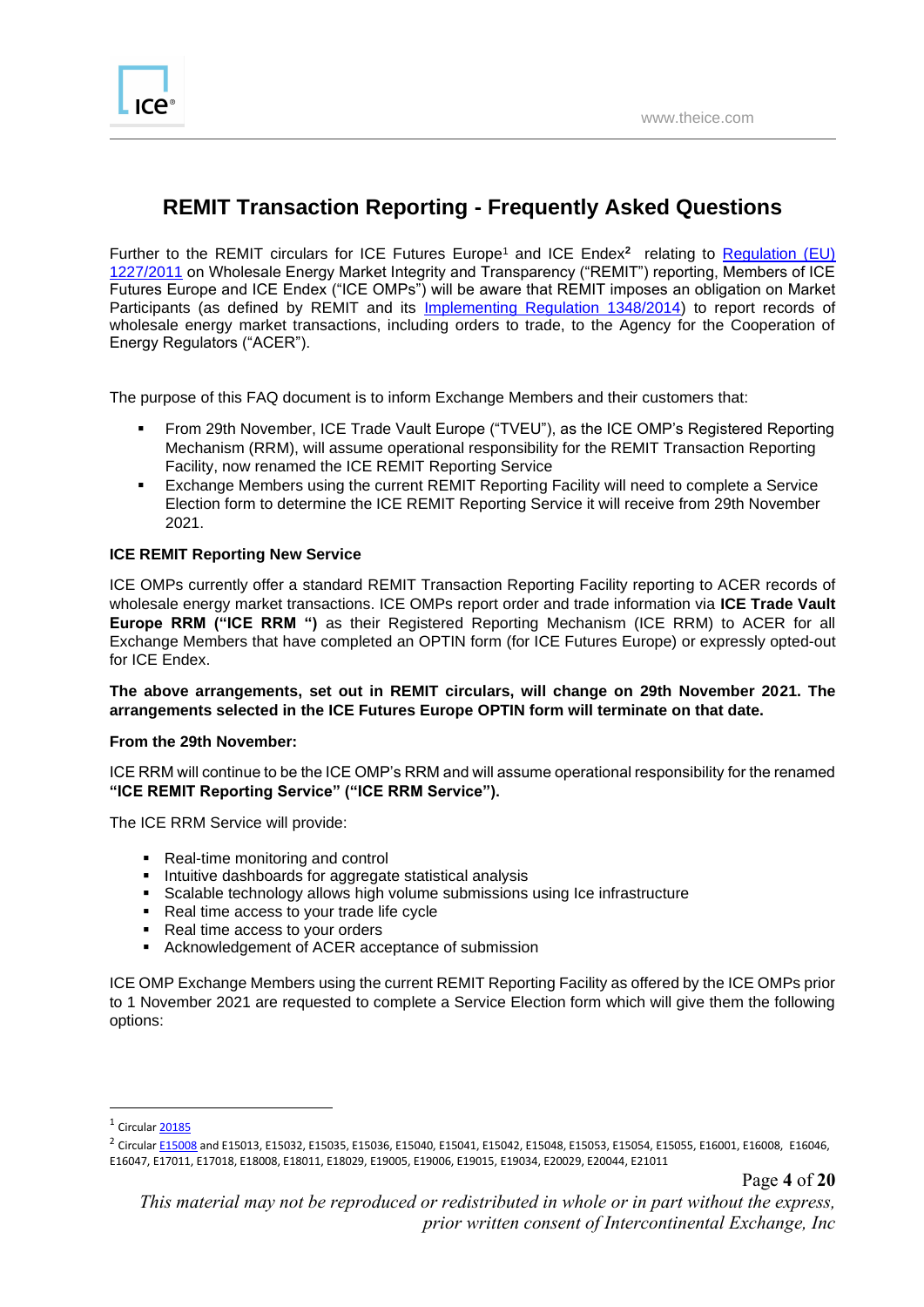

1. Agree to become an ICE RRM member by signing the Trade Vault Europe Participant Agreement (unless it has already been signed) and use ICE RRM's services to report IFEU/NDEX transactions and orders to ACER. The Exchange Member will pay an ICE RRM membership and transaction fee as mapped out in the fee schedule linked below. The Annual Membership fees are paid at the start of each year.

**The Trade Vault Europe Participant Agreement is the data reporting agreement offered to Market Participants on behalf of the ICE OMPs.** 

**Failure to do (1) will mean that records of the ICE OMP REMIT-reportable orders and transactions will not be reported by ICE RRM to ACER.**

**ICE Trade Vault Europe RRM will waive the membership fee for 2021 for new members**

2. Receive an XML only service, in cases where exchange members do not wish to delegate reporting to ICE Trade Vault Europe RRM. Members can request, via ICE RRM, daily access to XML downloads produced by the ICE OMPs containing the relevant orders and transactions, for submission to ACER through a third party RRM.

**Failure to do (1) or (2) will mean a Member will not receive XML files containing records for orders and transactions (to report to a third party RRM to ACER)**

**The ICE OMP will pay the 2021 ACER fees for all its Members that use the ICE RRM Service. From 2022, ACER's fees will be passed on by the ICE RRM to Members further to ACER's confirmation. Please contact the ICE RRM for further details.**

Fee schedule

Market Participants will be charged a standard membership fee for utilising ICE RRM Service and per UTI charge in line with the fee schedule

[https://www.theice.com/publicdocs/ICE\\_Trade\\_Vault\\_Europe\\_RRM\\_Fee\\_Schedule.pdf](https://www.theice.com/publicdocs/ICE_Trade_Vault_Europe_RRM_Fee_Schedule.pdf)

This document presents the approach implemented by the ICE OMPs and ICE RRM Participants should familiarise themselves with ACER's REMIT documentation including their FAQ.

Below is a list of frequently asked questions in relation to the REMIT transaction reporting that the ICE OMP will offer to Members.

For more information pls contact Tradevaultsupport $(\hat{\omega})$ ice.com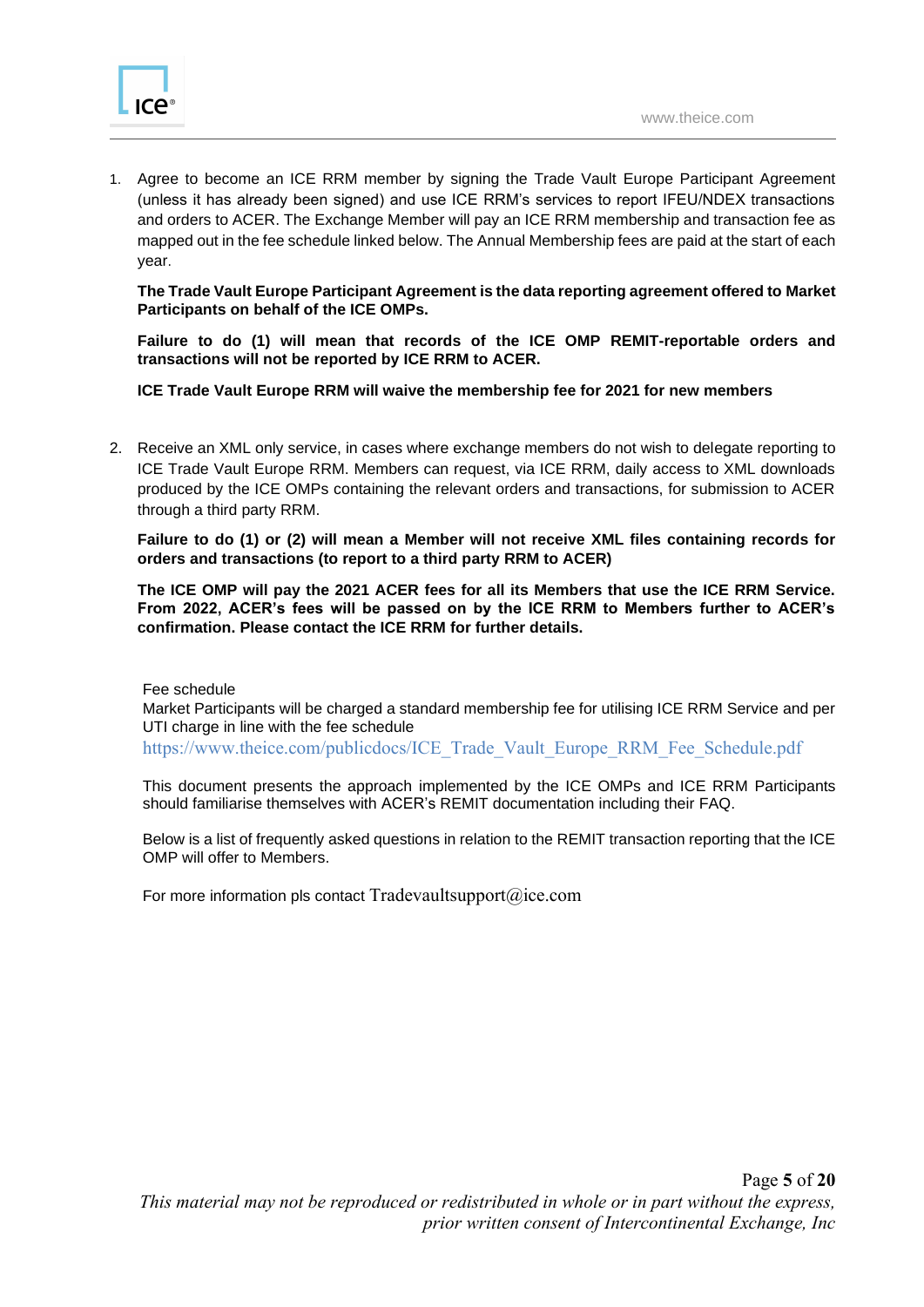**1. Do users have to make the election for ICE RRM to report ICE OMP REMIT-reportable orders and transactions on the Service Election Form? Will the ICE OMPs connect directly with any other third party RRMs for REMIT reporting?**

Yes they will need to fill out the election form to show intention. The ICE OMPs will only submit data to their RRM. The ICE RRM does not intend to send data to any other third party RRM<sup>3</sup>.

# **2. I have already signed the Trade Vault Participant Agreement, and signed Annex C to that Agreement. Do I need to do anything?**

You will have to elect to receive the RRM service via the Service Election Form, but no further agreements are required.

**3. I am FCA-regulated, and already use the Trade Vault TR service to report transactions to the FCA as required by UK EMIR. I have signed the Trade Vault Participant Agreement, but not Annex C (which covers RRM reporting to ACER).**

You will have to agree to the terms of Annex C. This will bind you to the RRM rulebook. (There is no longer an RRM Annex to the TR Rulebook - now there is a free-standing RRM rulebook.)

# **4. I am FCA-regulated, and do not use Trade Vault yet, but want to use it for TR reporting to the FCA under UK EMIR, and for RRM reporting to ACER.**

You will have to agree to the terms of the Trade Vault Participant Agreement. This covers TR reporting. As part of this agreement, you will have to sign Annex C which covers RRM reporting to ACER. The TR Agreement will bind you to the TR Rules (as amended by Circular 20/004), and Annex C will bind you to the RRM Rulebook.

# **5. I am not FCA regulated but want to use Trade Vault RRM for reporting to ACER; OR I am FCA Regulated, but use another TR for reporting to the FCA, but want to use Trade Vault RRM for reporting to ACER.**

Please sign the new ICE Trade Vault Europe RRM agreement.

## **6. What additional data will the ICE OMPs and ICE RRM require from Market Participants in order to submit all required details to ACER?**

Market Participants that wish to take advantage of the ICE Remit Reporting Service will be required to submit a completed RRM Service Election Form and ICE Trade Vault Europe RRM Participant Agreement for the reporting of the required information to ACER. Market Participant should provide all data requested in the fields outlined in the form, including but not limited to, ACER code and the LEI. For the beneficiary information pls refer to the **REMIT Reporting New Service section in** questions 12 and 13.

This information can be provided directly in an email to [Tradevaultsupport@ice.com](mailto:Tradevaultsupport@ice.com)

Members are reminded of their obligation to check the reports provided by the ICE OMPs.

#### **7. How do Market Participants obtain an ACER code?**

Market participants can obtain an ACER code to uniquely identify themselves for reporting purposes by registering with the relevant EU member state National Regulatory Authority ("NRA").

All Market Participants entering into transactions which are required to be reported in accordance with REMIT must register with the NRA of the EU Member State in which the Market Participant is

<sup>&</sup>lt;sup>3</sup> Please note that connection to multiple third party RRMs is not a regulatory obligation of any OMP according to REMIT or REMIT's Implementing Acts.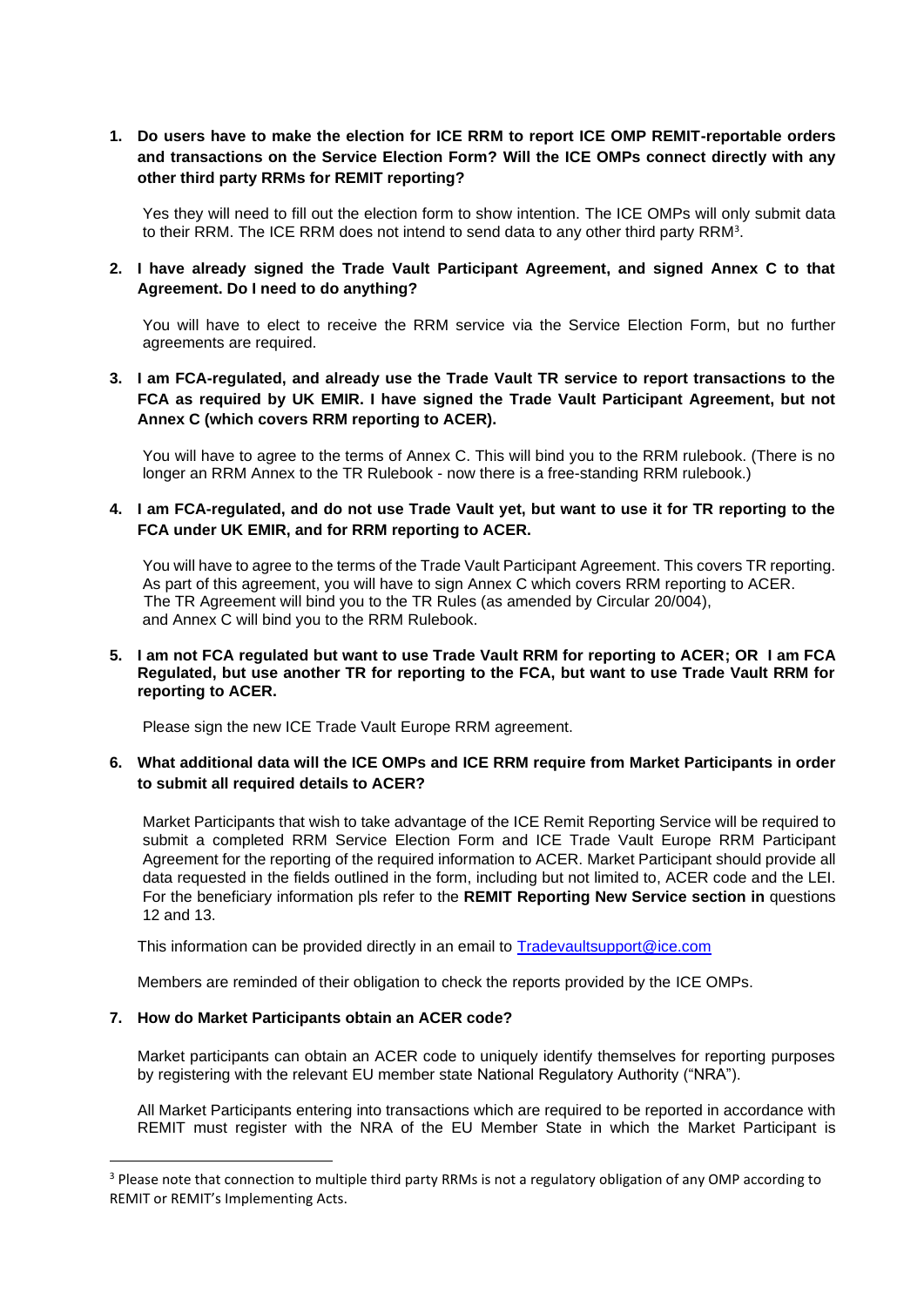

established or is a resident (e.g., the Dutch ACM is the designated NRA for Market Participants established in the Netherlands.

Where a Market Participant is not established in, or a resident of, any EU Member State, the Market Participant should register with the NRA in an EU Member State in which they are most active <sup>4</sup> .

# **8. Will the ICE OMPs report data in real-time or on a batch basis?**

The ICE OMP will report data to the ICE RRM using a daily end-of-day batch. Once the data is received by the ICE RRM, data will be reported to ACER.

## **9. Where can I see my REMIT orders and transactions records. How can I verify what data has been reported to ACER?**

Market Participants who have signed the participant agreement to the new ICE REMIT Reporting Service will gain access to the services of the ICE RRM. The RRM will provide:

- Real-time monitoring and control
- Intuitive dashboards for aggregate statistical analysis
- Scalable technology allows high volume submissions using Ice infrastructure
- Real time access to your orders and trade
- Free real time access to your trade life cycle and orders
- Acknowledgement of ACER acceptance of submission

Market participants can also see the orders and transaction records via XML files provided by the ICE OMP (see for more details question 14) but this does not allow the participant to see if ACER has accepted the submission.

Please also see Questions, 17,18, 20 and 21

#### **10. Can Market Participants use the ICE RRM to report non-ICE OMPs data to ACER?**

Yes, by using the ICE Trade Vault Europe RRM service which delivers a fully comprehensive REMIT reporting solution to Market Participants. All Market Participants (whether or not exchange members) will be able to upload non-ICE data using ICE's widely accepted ICE eConfirm front-end platform.

## **Note: Non-Exchange members will be able to use ICE RRM to report all REMIT reportable order and trades**

# **11. How can an Exchange Member who requires their ETD ICE OMP orders / transactions sign up for the ICE REMIT Reporting Service?**

- a. Exchange Members who are Market Participants and wish to use the service will be required to submit to **ICE Trade Vault Europe RRM** a completed and signed RRM Service Election Form. This can be requested from tradevault-london@ice.com
- b. Exchange Members who are not currently an ICE Trade Vault Europe RRM ("ICE RRM ") Participant will be obliged to sign a Participant Agreement.

Non-Exchange Members who are clients of Clearing Brokers and accessing the ICE OMPs' markets through the Exchange Membership of a Clearing Broker are advised to review ACER's REMIT FAQ

Page **7** of **20**

<sup>4</sup> See ACER's Letter dated 08 January 2019 that can be found **[here](https://documents.acer-remit.eu/wp-content/uploads/Open-Letter_Communication-on-REMIT-and-Brexit_190108.pdf)**.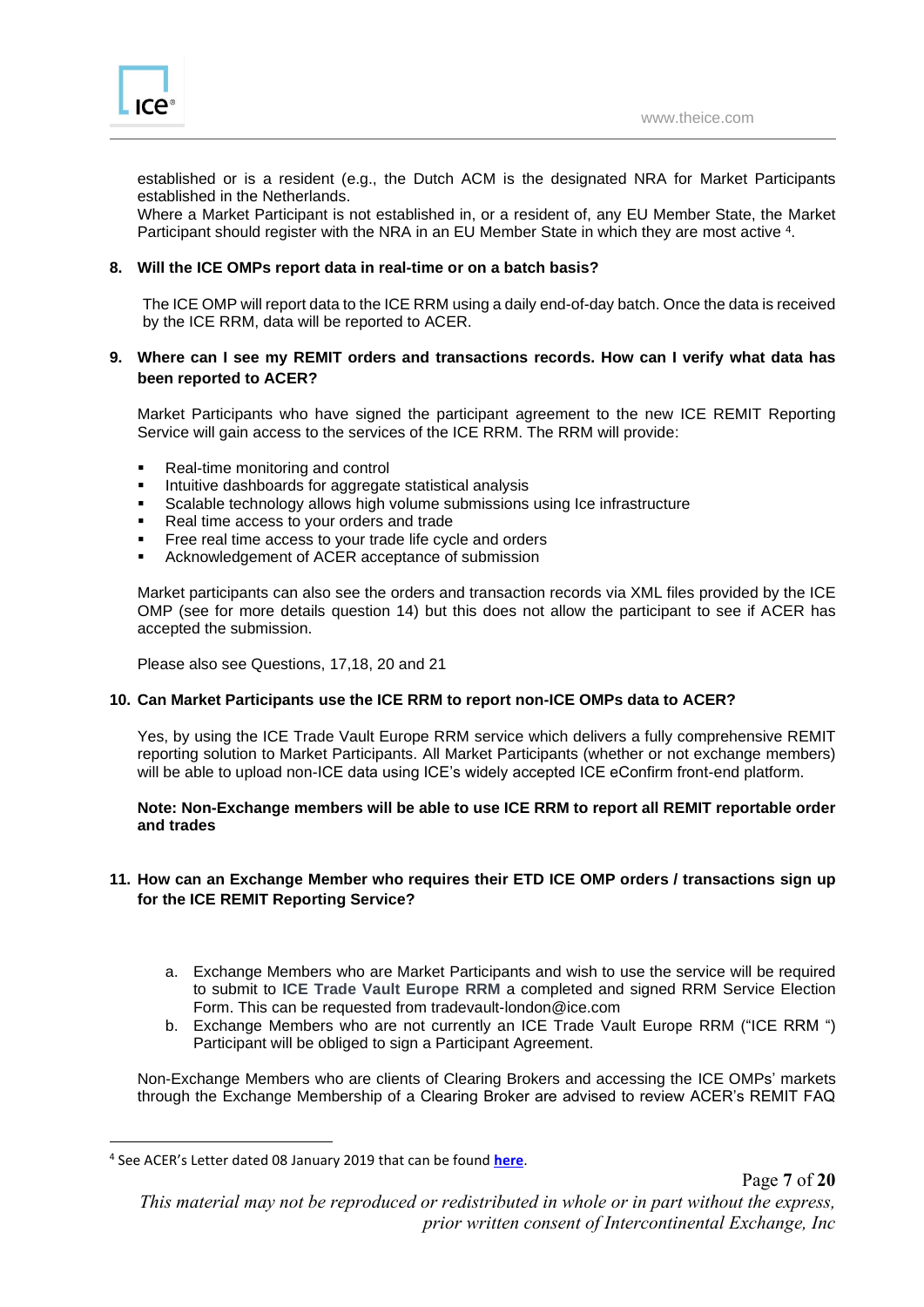

**Question 2.3.9.** On this basis, ICE will provide data reporting agreements for the ICE RRM Service to Exchange Members only.

# **12. How will Market Participant and beneficiary information be completed in the Exchange REMIT records?**

ACER published a revised guidance in TRUM Annex III V.25; This document provided further guidance on the reporting of energy derivative contracts under REMIT and sought also to clarify which entity would be considered a Market Participant when executing business on venues. Further to this guidance, the ICE OMPs revised their approach to REMIT reporting under the ICE REMIT Reporting Service to take account of the fact that Exchange Members may be considered a Market Participant in certain circumstances.

Each trading entity, should take their own legal advice to determine if they are a Market Participant and how they should report to fulfil their obligations under REMIT.

ACER's (FAQs)<sup>6</sup> on REMIT Transaction Reporting, to provide greater clarity as to their view regarding the reporting treatment for Exchange Traded Derivatives executed via Direct Market Access ("DMA"). ICE wishes to refer Market Participants to Question 2.3.9 of the ACER FAQ. ACER's view is that where a Clearing Broker ("CB") offers Direct Market Access on an exchange to its client, although it is the DMA –Clearing Broker's client who trades, the trade is done via the Clearing Broker's membership; as a result, ACER's view is that the DMA provider (in this case the Clearing Broker) should be considered a REMIT market participant within the REMIT framework as it places the order on the exchange for its client. ACER also provides further clarification where the Clearing Broker's clients trade on the exchange under (1) Locally Managed Accounts (LMA) or (2) System Managed Accounts (SMA):

- (1) In case of the LMA set-up, the exchange would report the Clearing Broker as the market participant.
- (2) In case of the SMA set-up, even if the exchange is able to see the identity of Clearing Broker's client, the exchange should NOT report the ID of the client as market participant.

The ICE OMPs will take the following approach for the purposes of REMIT reporting (see Appendix1)

# **a. For Central Limit Order Book trades ("CLOB").**

# *Field 1: Market Participant ID*

The Market Participant ID Field (Field 1) will be populated with the ACER Code of the Exchange Member (if available) permissioning the trading activity of the trading company to which the user, who is entering into transactions, including placing of orders to trade, is registered. For FIX Users (or user IDs which are one-to-many), please note that the trading company populating Field 1 may not be the trader's employer.

*Field 3: ID of the trader and/or the Market Participant or Counterparty as identified by the organised marketplace.*

<sup>5</sup> ACER REMIT TRUM Annex III Version 2 - Please see in particular page 2.

<sup>6</sup> See: https://documents.acer-remit.eu/category/qas-and-faq-on-remit/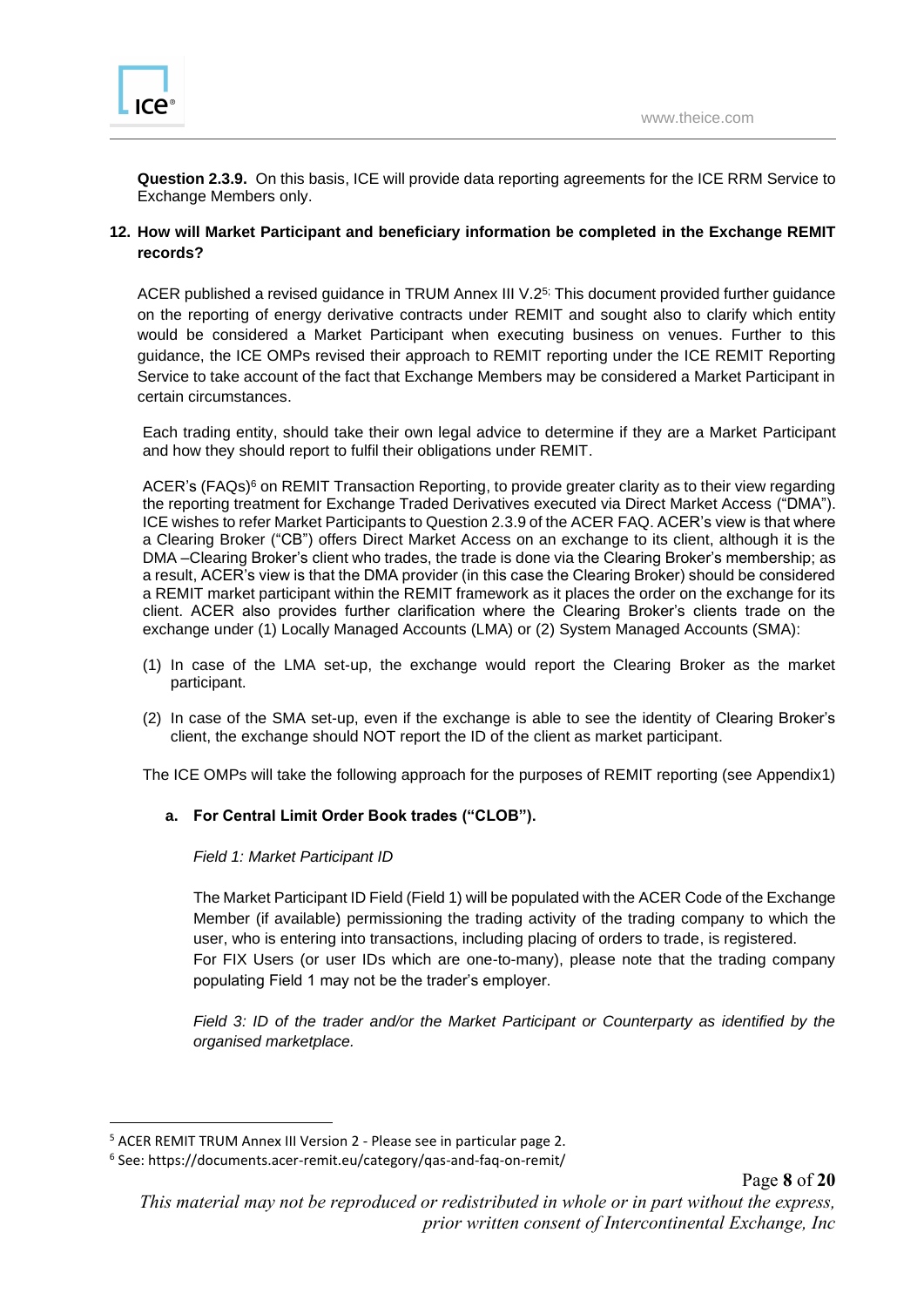This will be the user ID of the relevant individual registered with the Exchange through which the orders are placed, and trades are executed.

*Field 8: Beneficiary (please also see Question 13)*

For SMA accounts please see Question 13.

For LMA accounts the Beneficiary Field will be left blank.

Please be aware that ICE populates the Beneficiary Field with an LEI code.

## **b. For ICE Block trades (non-CLOB) activity**

## *Field 1: Market Participant ID*

If the Broker Company (which is also an Exchange Member) has an ACER Code registered with the Exchange, the Exchange will populate its ACER code in Field 1. However, if the Broker Company does not have an ACER Code, the ICE OMPs will take the same approach as CLOB activity (see question 10 above) for the respective underlying clients. If the underlying client is an Exchange Member and has an ACER code registered with the Exchange, this will be used to populate Field 1. Where the underlying client is not an Exchange Member the ACER Code of the Exchange Member permissioning the trading access for that client will be used to populate Field 1.

*Field 3 - ID of the trader and/or the Market Participant or Counterparty as identified by the organised marketplace.*

This will be the user ID of the relevant individual registered with the Exchange under the broker entity through which the trades are reported to ICE Block (where the broker has an ACER Code registered with the Exchange). In situations where the Broker Company does not have an ACER Code, the user ID of the trader registered to the client's clearing accounts will be used to populate Field 3.

#### *Field 8: Beneficiary field*

For Block trades that are entered by Brokers registered at ACER as OMPs and who have not provided ICE with their ACER Code, the Beneficiary ID Field will not be populated unless the SMA beneficiary over-ride has been used (see Question 13) and the LEI attached to the SMA is different to that of the trading company identified in the Market Participant ID Field (Field 1).

For Block trades that are entered by Brokers which have ACER Codes registered with the Exchange, the Beneficiary ID Field will **not** be populated.

#### **13. How will the Exchange Report the beneficiary ID where the Market Participant uses SMA?**

ICE will be able to support beneficiary ID reporting on orders and trades based on the set up of Clearing Accounts which are System Managed (otherwise known as System Managed Accounts or "SMA"). The ICE OMPs have enhanced the Clearing Admin application to attach the existing Company LEI to each Clearing Account held within the ICE system for that company. Clearing Admin users will be able to

Page **9** of **20**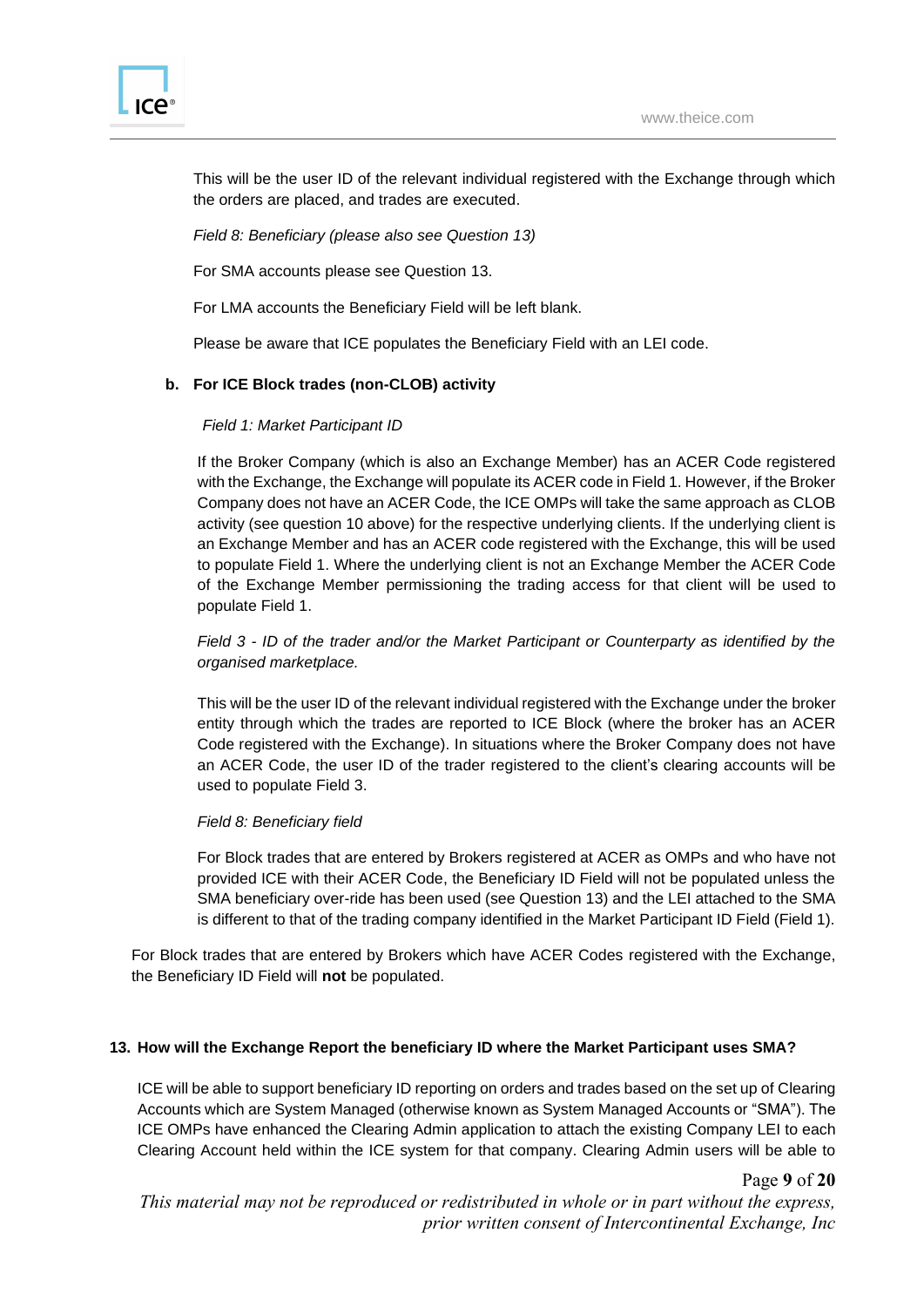over-ride the defaulted LEI attached to the SMAs, where they feel appropriate. By comparing the LEI of the Market Participant entering the order with the LEI configured on the SMA, the ICE OMPs can make a determination if an order has a Beneficiary and therefore what to populate the Beneficiary ID Field. For the avoidance of doubt, the Beneficiary field will be populated only if the SMA beneficiary functionality is used, and the LEI is different to the Market Participant LEI (i.e. Clearing Admin users have used the over-ride and amended the defaulted LEI attached to the SMA); if the functionality is not used the Beneficiary field will be left blank for CLOB orders and trades. For Block Trades, there may be instances where the Beneficiary field is still populated.

If the Market Participant chooses to trade using a Locally Managed Account ("LMA"), i.e., clearing accounts that are not managed within the ICE systems, the ICE OMPs will leave the Beneficiary ID field blank for CLOB orders and trades. Please see the Trading Scenarios within Appendix 1 for examples.

For further details with regards to updating the Clearing Admin application for SMA accounts, please see the Clearing Admin User Guide posted to the REMIT Integration space of ICE Community, under content at:

#### REMIT Beneficiary Setup - [Clearing Admin User Guide](https://theice.lightning.force.com/lightning/r/Knowledge__kav/ka04W000001MCnVQAW/view)

Participants can also utilise the RRM feature to update beneficiary field on a post trade basis

**14. I am an Exchange Member of an ICE OMP and there is a change in my circumstances which mean that I have just become a Market Participant and would like to notify ICE to sign the Participant Agreement for REMIT reporting purposes?**

or.

# **I am an Exchange Member of an ICE OMP who is providing Direct Electronic Access ("DEA") in REMIT Reportable Markets and would like to notify the Exchange of my ACER Code and LEI for REMIT reporting purposes and sign the Participant Agreement, how should I do this?**

Should an Exchange Member intend to become either directly active in, or permission trading access of a client or an affiliate in, a relevant ICE REMIT reportable contract and want to utilise the ICE REMIT Reporting Service or receive XML files it should complete the RRM Service Election Form via Tradevaultsupport@ice.com. The trade vault support team will then send the appropriate documentation which will include the ICE TRADE VAULT EUROPE PARTICIPANT AGREEMENT which needs to be completed and signed before access can be granted for Trade Vault REMIT, as well as a completed company information form.

When you submit this information please ensure that you provide the full legal name of the Market Participant, any trading name and both the ACER and LEI codes.

# **15. I am an Exchange Member who is a Market Participant who wishes to access the XML files produced by the ICE OMPs' containing my orders and trades. Where can I locate these files?**

These files are only available for these entities that have signed the applicable forms/agreements with Trade Vault Europe RRM. XML format files containing order and trade data will be made available via the ICE website and the corresponding records will be at ICE Trade Vault Europe RRM provided the entity has signed up to the ICE Trade Vault RRM service. Whilst the files are usually available by 11:00 UTC on a T+1 basis, the size of some order files on certain days may mean these are produced later (usually no later than 17:00 UTC). Should you have a concern that a file has not been produced, you should contact the ICE Helpdesk (ICEHelpdesk@theice.com) and ask them to review. Please note that

Page **10** of **20**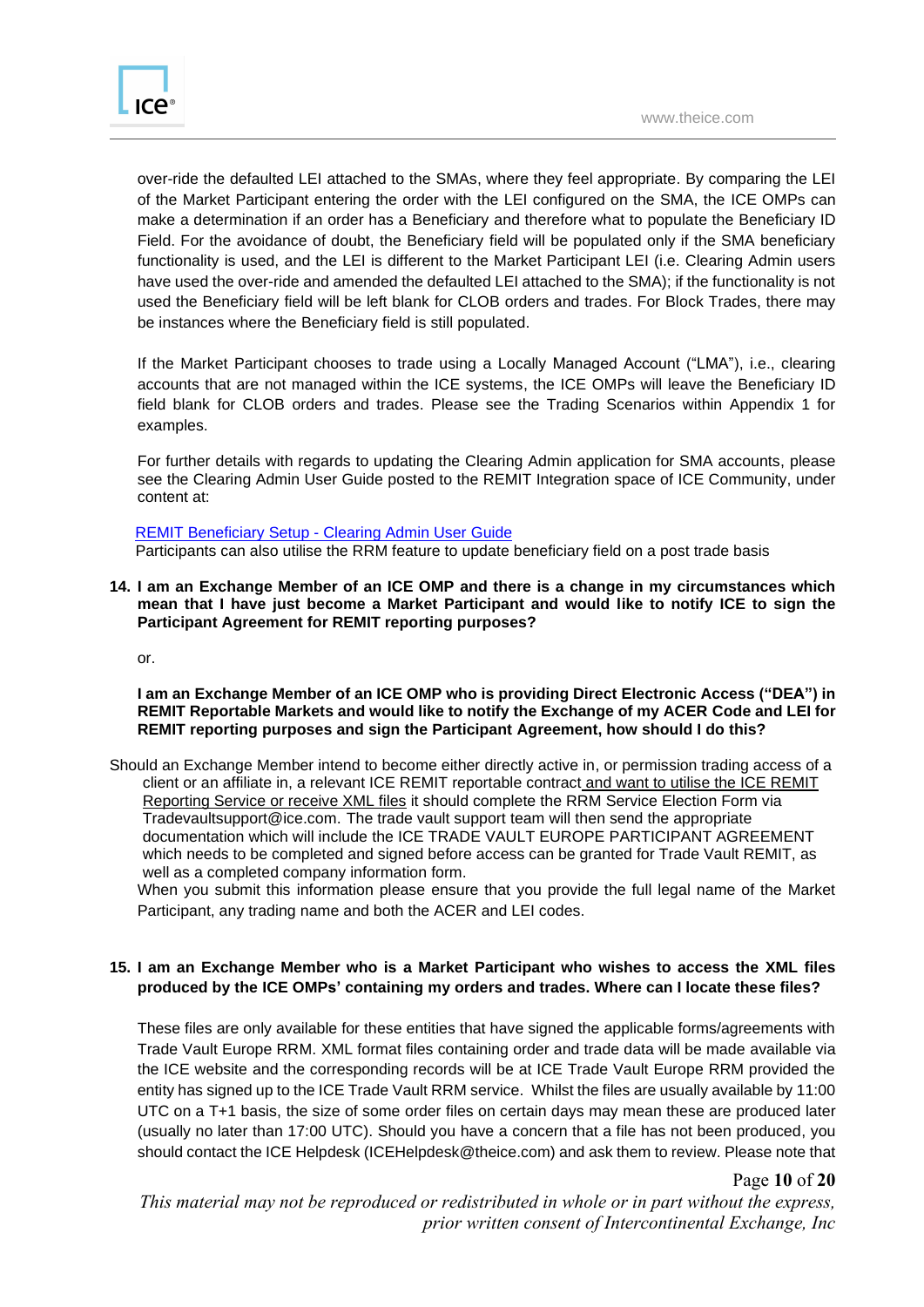

files will only be produced where there are corresponding order and trade records to report. The files will not be produced where there are no records.

## **16. Where can I find technical information and documentation for the ICE REMIT Reporting Service?**

The technical specifications for the XML files can be found on ICE Service at [REMIT Reporting Files Specifications and Samples](https://theice.lightning.force.com/lightning/r/Knowledge__kav/ka04W000001MCfKQAW/view)

There are separate files for Orders and Trades. The files contain all records that are applicable for the Trading/Broker Company for the date being reported. ACER values for the fields are provided and aligned with the fields presented in the ACER REMIT TRUM.

## **17. Will the ICE OMPs report block trades?**

Yes, the ICE OMPs will report block trades, Exchange Future for Physical (EFP) and Exchange Future for Swap (EFS).

For clarity, Block Trades are considered ETDs.

Bilateral trades are reported as Voice brokered (Field 34). This approach is known to ACER. The ICE OMPs will report the futures legs of EFPs and EFSs.

## **18. Will the ICE OMPs report order modifications?**

The ICE OMPs will report orders including any modifications such as adjustments in volumes, price and cancellations in a manner they consider is consistent with the ACER REMIT TRUM. Please also see Question 34. For lifecycle events please see Question 37.

#### **19. Where can I find a list of the ICE OMPs REMIT reportable contracts?**

The Exchange will include contracts codes in the daily REMIT Report. ACER has published a list of standard contracts on its REMIT Web Portal located here:

[https://www.acer-remit.eu/portal/standardised-contract.](https://www.acer-remit.eu/portal/standardised-contract)

#### **20. How will Market Participants report life-cycle updates for their records.**

The ICE RRM will have records of the trades executed and will record any amendments or lifecycle events that take place post execution. Pls be aware that where applicable market participants may have to provide directly post trade lifecycle events See also Question 37 for further information

#### **21. How can Market Participants reconcile their trades and orders reported by the ICE OMPs?**

Participants who wish to reconcile their order and transactions produced by the ICE OMP can now use ICE RRM or the XML files generated direct by the ICE OMP. Please note that the ICE OMPs report orders and transactions using the logic referred to in Question 38. For instance, the ICE OMPs report the strategy transaction rather than the individual legs e.g., so a Cal 21 would be represented as single transaction not twelve-monthly transactions.

Orders and transactions are reported based on the market submitted, i.e., what the trader actually did.

#### ICE RRM

The ICE RRM offers a complete and more comprehensive front end to reconcile trades executed on the OMP. Some of the functionality is listed below

■ Real-time monitoring and control

Page **11** of **20**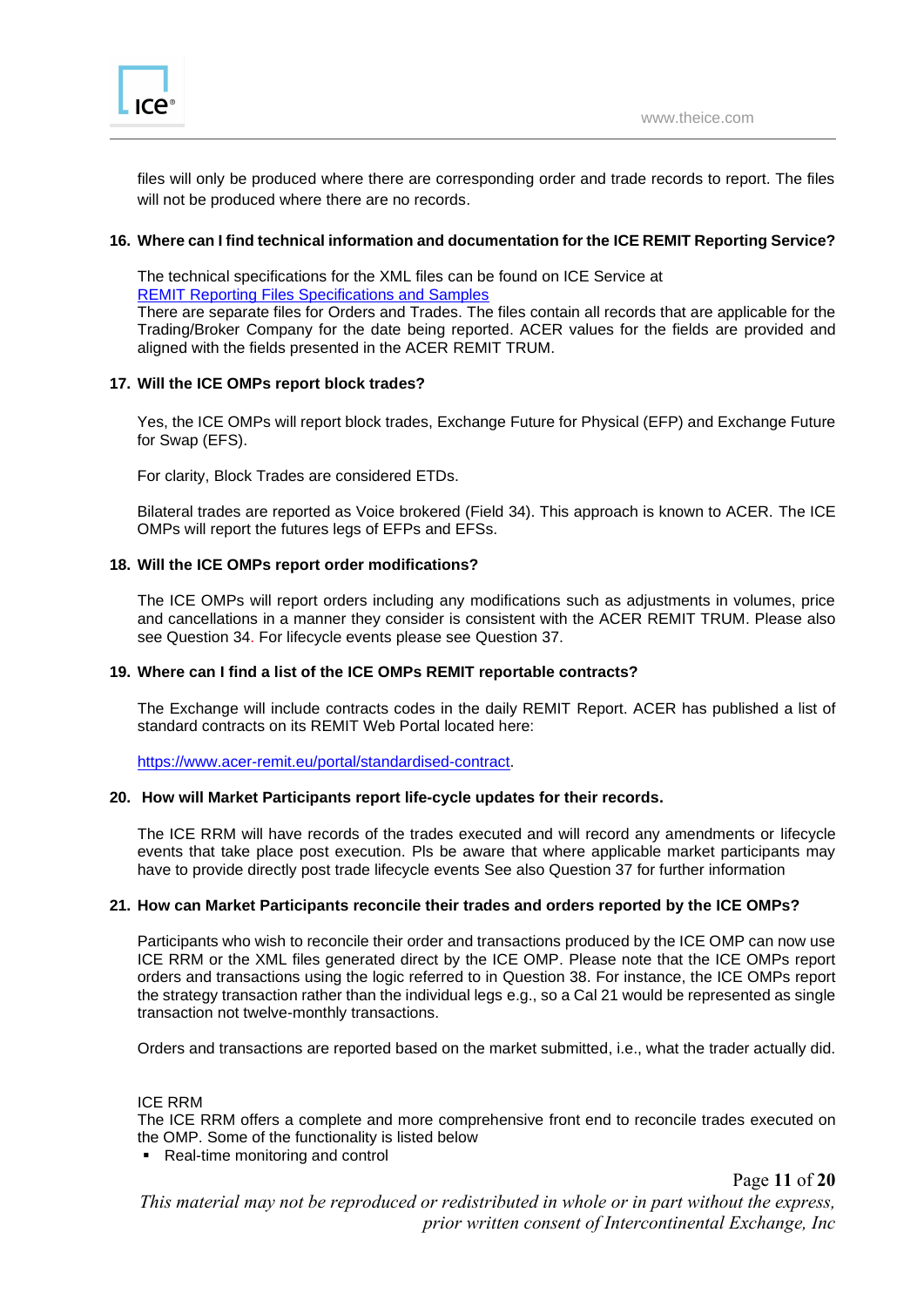

- Intuitive dashboards for aggregate statistical analysis
- Scalable technology allows high volume submissions using ICE infrastructure
- Real time access to your trade life cycle
- Real time access to your orders
- Acknowledgement of ACER acceptance of submission

The participant can use this functionality to look at their reported transactions including lifecycle events as well as ACER status. The RRM also provides access to all historical reported transactions (order and trades). Participants can download transaction details in xml, csv and also use API connectivity for automation. The API allows more custom requests in line with client compliance and risk needs.



Participants can navigate to the standard supply contracts to review transactions or by directly searching for specific Unique Transaction Identifier (UTI)

# ICE OMP

Market Participants can reconcile the files against the various feeds they have with the Exchange. On REMIT trade records, Field 31, the Unique Transaction ID ("UTI"), will match the data in the ICE FIX Trade Capture Feed. Tag 376 in this feed will show the Exchange strategy UTI, and Tag 9376 will show a leg Exchange UTI (as applicable). Tag 376 will be applicable where there is a composite strategy (such as a Quarter, Season or Calendar strategy). Please note that market participants will need access to the ICE FIX Trade Capture Feed to enable the reconciliation of strategy transactions.

For companies that do not utilize ICE FIX Trade Capture, the UTI for individual legs is available in the WebICE Deal tab (noting the reporting logic of question 28,29,38 below), and it is also displayed in the historic Deal Reports on the website which can be downloaded into Excel; however these reports will not show the strategy UTI.

The ICE OMPs will also provide a summary of REMIT exception level data. Please see Question 35. Please note that the Exchange REMIT UTI provided will not match those produced by the ICE Clear Europe.

The Order ID as displayed by WebICE and sent via the FIX Private Order Feed (POF) Tag 11 = ClientOrder ID in Field 13. ICE will prefix this Order ID with a timestamp. Please see the following example:

|                 | FIX POF ClientOrder ID |                                   |
|-----------------|------------------------|-----------------------------------|
| WebICE order id | $=$ Tag 11             | REMIT Order ID                    |
| 561600458       | 561600458              | 201509141444371680000000561600458 |
| 613739226       | 613739226              | 201509141505048960000000613739226 |

For further details please see section 4.6 of the ICE REMIT Transaction Reporting File Specification on ICE Community [\(https://community.theice.com/community/remit\)](https://community.theice.com/community/remit). Please also see Question 45 with regards to Order Modifications.

The ICE OMPs will not report orders in leg markets that could be deemed system created based on user activity in a spread parent market. In line with scenario 2.51 of TRUM Annex II, the Order ID (Field

Page **12** of **20**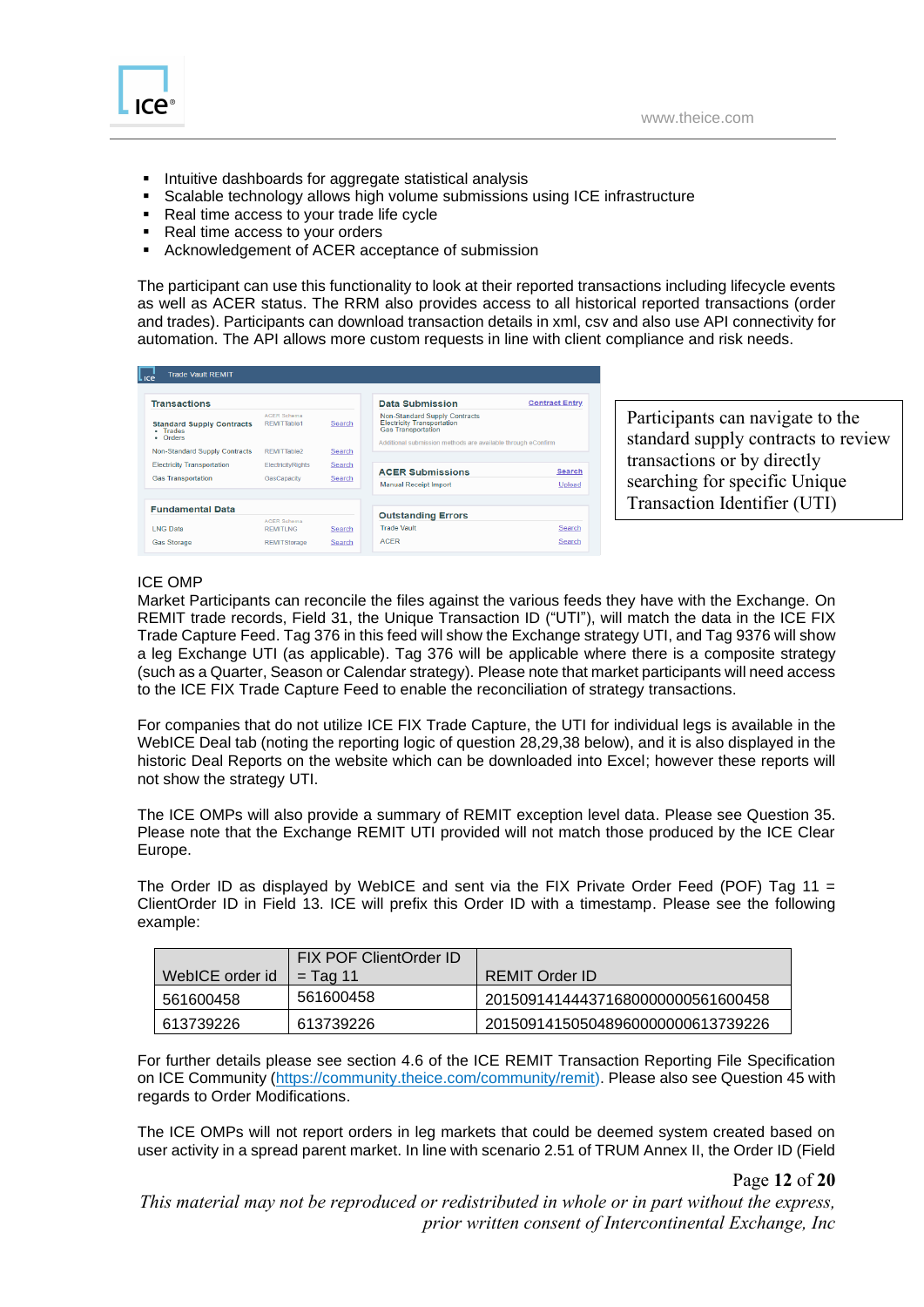

13) will contain the unique Original Order Id generated by the ICE OMP upon the creation of the order. This Original Order Id will be referenced throughout the lifecycle of the order to show the whole single order chain. Consistent with this, the updated Linked Order Id (Field 33) linking trades with orders will reference the Original Order Id in a partial fill scenario and can also be used to reference where the buyer and seller order came from a spread market. For those trade records in a leg market resulting from an order in the spread market, the field will reference the order ID from that spread market. All trade records within partial-fill scenarios will reference the same Original Order Id in the Linked Order Id Field. This should provide a fuller picture of the order lifecycle across partial fill scenarios and interaction between orders placed in the spread and leg markets and resultant trades.

# **22. I am not a member of ICE Futures Europe or ICE Endex but would like to sign a REMIT Data Reporting Agreement; where can I obtain copy and to whom should I return it too?**

Non-Members should take their own legal advice with respect to their reporting obligations and, where necessary, discuss their intentions with the relevant Member permissioning their trading access (as per ACER's documentation) to the ICE OMPs Markets.<sup>7</sup> . If Market Participants are not Exchange Members but have other reporting requirements, they can come directly to the **ICE Trade Vault Europe RRM (tradevault-london@ice.com)**

<sup>&</sup>lt;sup>7</sup> See: <u>https://www.theice.com/publicdocs/circulars/15038.pdf and [E15008](https://www.theice.com/publicdocs/endex/circulars/20150305%20ICE%20Endex%20Circular%20-%20REMIT%20Transaction%20Reporting.pdf)</u>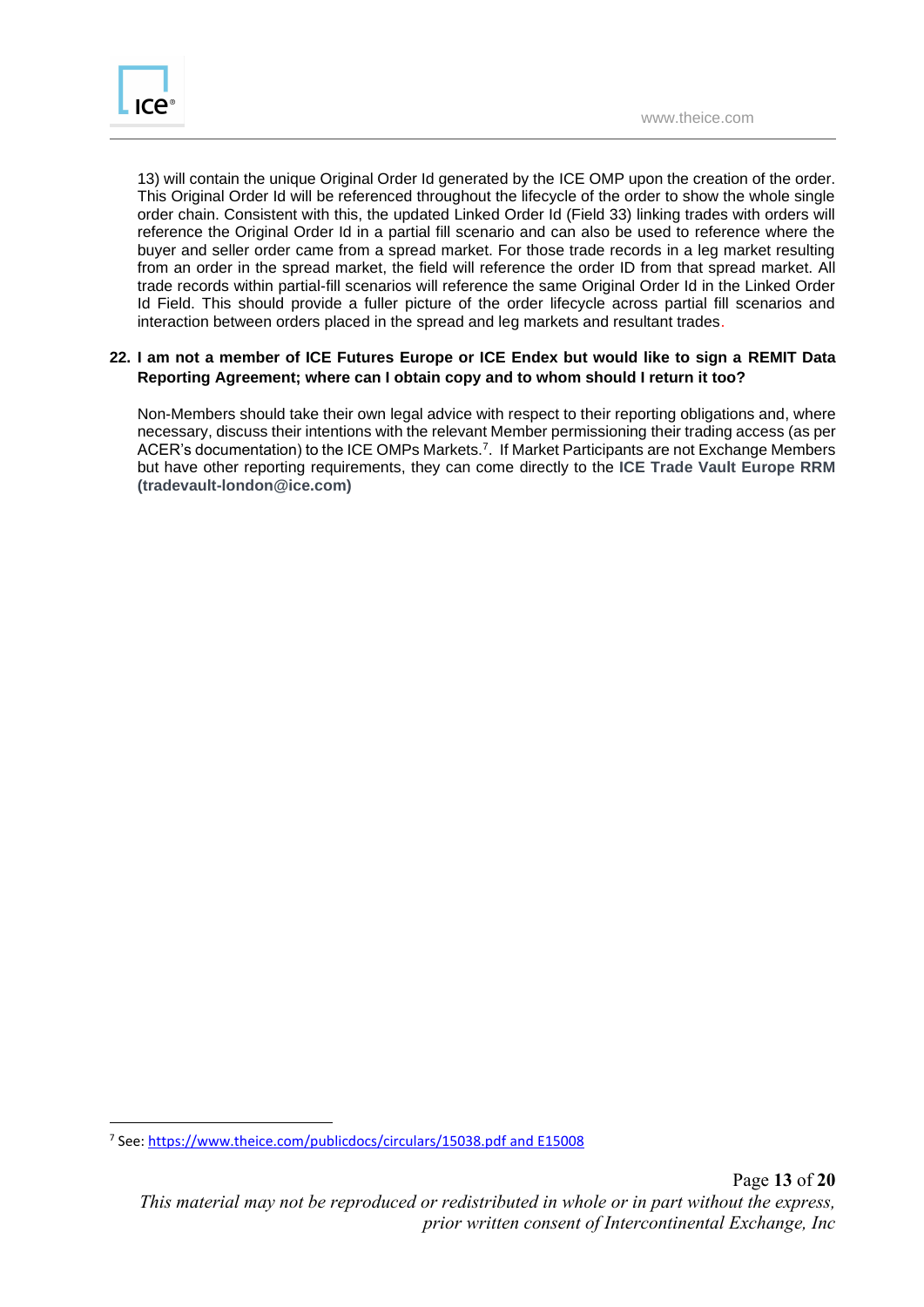# **23. What are the associated fees of the XML files being produced for Market Participants using a third party RRM?**

There is a fee for opt-out customers requesting XML files:

| <b>ICE Endex Markets B.V.</b>                |             |
|----------------------------------------------|-------------|
| <b>Derivatives markets</b><br>$\blacksquare$ | € 300/month |
| <b>Spot markets</b>                          | € 150/month |
|                                              |             |
| <b>IFEU or other ICE OMP</b>                 | € 150/month |
| derivatives markets                          |             |
|                                              |             |

The ICE OMP will charge the fees annually and if a company joins during the year it will be billed prorata.

Further changes to associated REMIT fees may be announced by ICE RRM Circular from time-to-time. Please note ACER has implemented additional reporting fee and this is not associated with the above fee. This will be referred to in the fee schedule and will be published annually by ACER. This will passed onto participants as appropriate.

# **24. Will ICE allow a third party to log in and retrieve the REMIT Order and Trade files on behalf of a Market Participant?**

No. Access to retrieve the files via the ICE website will only be provided to the Market Participant's registered company ICE Administrator or those with REMIT Reporting access (Please see Question 29).

# **25. Will my trades be reported to ACER if they are already reported under EMIR?**

Yes, the ICE OMPs intend to report all REMIT transactions for those firms taking advantage of the ICE REMIT Reporting Service, whether reported under EMIR or not.

#### **26. How can I retrieve information about historical ICE OMP files?**

The ICE Website has files made available by the ICE OMPs for the last fourteen calendar days only. For members that utilize the ICE REMIT Reporting Service, all historical records are available at the ICE RRM.

#### **27. What are the relevant MIC codes of the ICE OMPs?**

| <b>ICE Endex Markets BV</b> | <b>NDEX</b> (for Derivatives markets) |
|-----------------------------|---------------------------------------|
|                             | NDXS (for Spot markets)               |
| <b>ICE Futures Europe</b>   | IFFU                                  |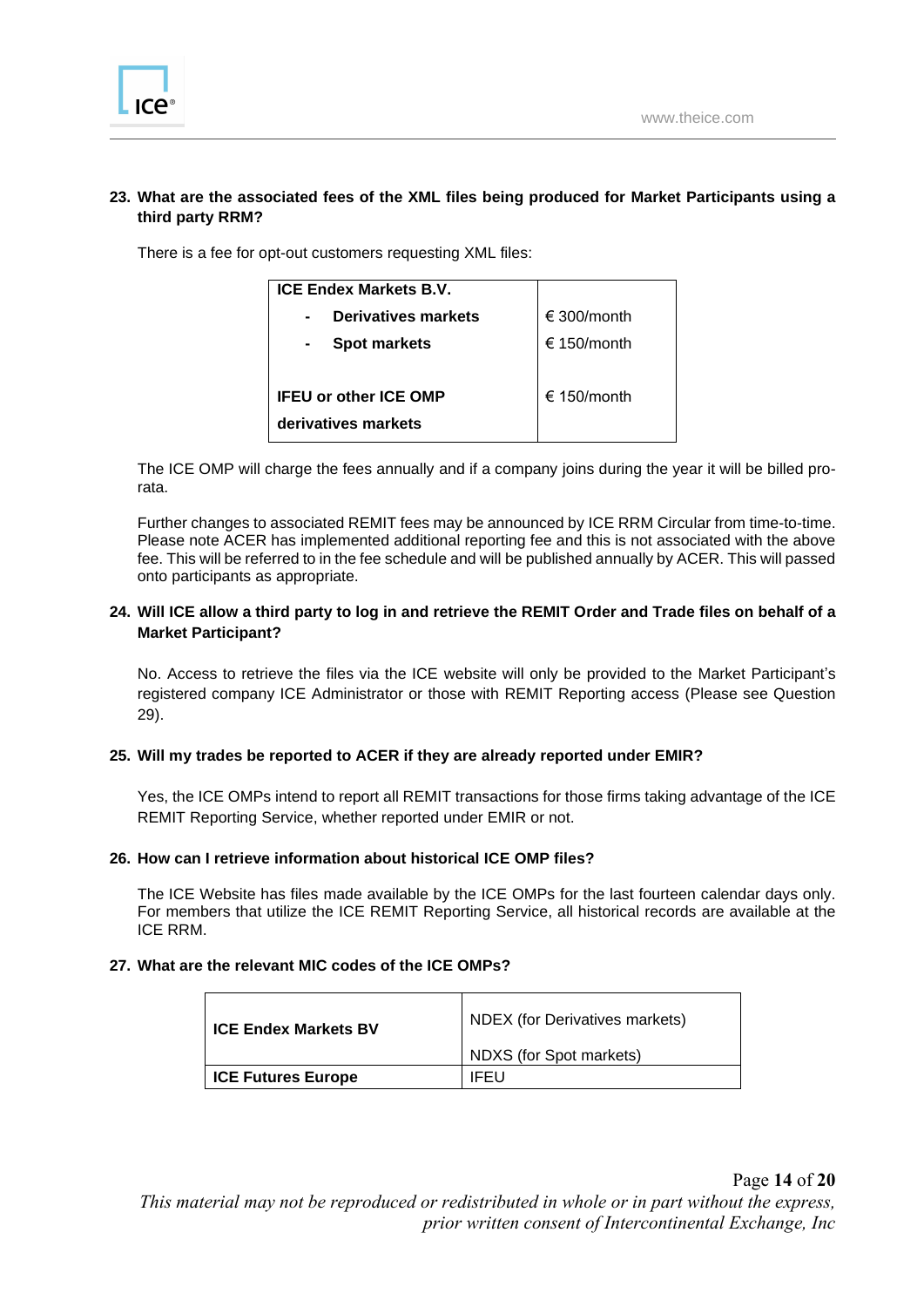

# **28. Will the ICE OMPs assist me with file errors?**

Assistance will be provided only with regards to errors attributable to the ICE OMPs.

The XML files produced by the ICE OMPs will be in accordance with schema XSD published by ACER where applicable and will include details of wholesale energy trades executed on the ICE OMPs, to the extent those details are available to the Exchange. Subject to the REMIT Regulation<sup>8</sup> and REMIT Implementing Regulation<sup>9</sup>, the ICE OMPs do not provide any warranty, whether express or implied, nor do they guarantee that the (i) file will be accepted by ACER or a third party RRM (whether directly compatible or consumable) or (ii) that the data contained in the file is accurate. Market Participants should undertake their own checks to ensure the format, data and file are compatible and sufficiently accurate upon submission to ACER or a third party RRM.

If, as part of its reconciliations, a Market Participant identifies an error in their daily XML files, the following information must be provided to the Exchange to allow for additional investigation:

- A description of the issue. This should reference specific field names, as well as specifics of any alternate data sources (e.g., deal reports, private order feed, etc.) that were used to identify the issue.
- **■** If applicable, the file name(s) that contain the data in question.
- For issues involving Order records, the Order ID values (ACER TRUM Field #13) must be provided. If the issue is with specific instances of the Order, the Transaction Time values (ACER TRUM Field #30) must also be provided.
- For issues involving Trade records, the UTI values (ACER TRUM Field #31) must be provided.

The above information is to be sent to [ICEHelpdesk@ice.com.](mailto:ICEHelpdesk@theice.com) If needed, the Exchange may request further information from the Market Participant.

On receipt of the above information and to assist Market Participants, the Exchange will use reasonable endeavours to correct any errors attributable to the Exchange as soon as reasonably practicable.

#### **29. I need to access the ICE website to review the REMIT files, how can I get access?**

Staff who require access to the REMIT XML files should speak to their company ICE Administrator to check and ensure they have received the appropriate permissions to access the ICE Website. Where necessary, company ICE Administrators should contact the ICE Help desk at [iceuseradministration@ice.com](mailto:iceuseradministration@ice.com) to get relevant staff permissioned. Once they have been permissioned, relevant company staff can click on the "Login" link on the ICE Website (www.theice.com) and select "REMIT Reporting" from the dropdown to access the files.

ICE Administrators can request that appropriate staff are set up with REMIT reporting access to obtain the REMIT files without being granted full ICE Administrator rights.

Should a Market Participant wish to review the data they should contact: [tradevaultsupport@ice.com.](mailto:tradevaultsupport@ice.com)

#### **30. I have an issue with the data on the ICE website, who should I contact?**

You can contact the 24 hour ICE Help Desk at +1 770 738 2101 or email [ICEHelpdesk@ice.com](mailto:ICEHelpdesk@theice.com)

Page **15** of **20**

<sup>8</sup> Regulation (EU) No 1227/2011 of the European Parliament and of the Council of 25 October 2011 on wholesale energy market integrity and transparency

<sup>9</sup> Commission Implementing Regulation (EU) No 1348/2014 of 17 December 2014 on data reporting implementing Article 8(2) and Article 8(6) of Regulation (EU) No 1227/2011 of the European Parliament and of the Council on wholesale energy market integrity and transparency (the "Implementing Acts").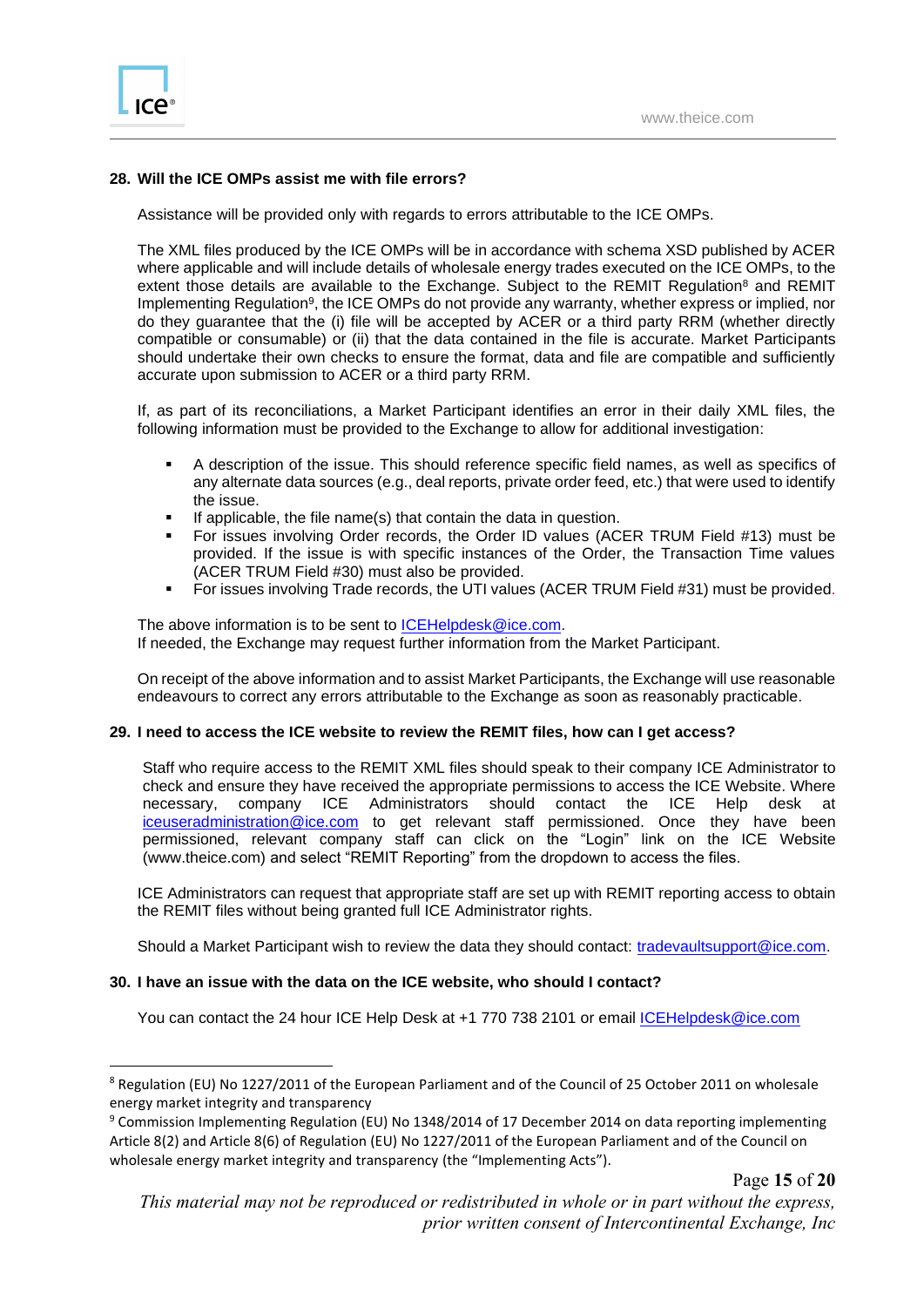

# **31. Why does my order reconciliation file show more records than the number of orders I have placed on the Exchange?**

Occasionally, ICE may produce additional order records that do not change any of the business values (e.g., these being REMIT reportable values such as price or volume of the order) but will appear as additional order records in the REMIT files. As an example, order records reported may exceed the number of orders placed due to the order being modified as a result of partial fills to show the new volume. Therefore, Market Participants should only be concerned if there is an unrecognized material change in the REMIT reportable values of an order.

In accordance with ACER's guidance and schemas, the implied prices generated by the Exchange are not included in the records to be reported by Market Participants.

#### **32. Will ICE create any REMIT XML files if I did not have any related orders or trades in the relevant REMIT markets yesterday?**

No, the ICE OMPs will only produce XML REMIT files where there are orders and trades available to be reported. If there are no orders and trades for a respective trading day, no REMIT files will be created.

#### **33. Does ICE provide information on trades to a trade participant where it is not the Market Participant or is not an Exchange Member?**

The ICE OMPs will produce non-reportable "Drop Copy Files" with order and trade records for Exchange Members that are explicitly not Market Participants for reporting the order or trades for the purposes of REMIT but have a vested interest in the visibility of those records. In these specific scenarios in scope:

The company was an Exchange Member permissioning the market access of the client of the brokered REMIT reportable trade, where the broker (also an Exchange Member) has an ACER Code registered with the Exchange and was treated as the reporting Market Participant for the purposes of REMIT reporting. In this situation the underlying Exchange Member would receive a Drop Copy file of the relevant trade records.

# **34. I do not consider myself as a Market Participant, but I would still like to be identified as a Beneficiary to trades entered into on my behalf on ICE. Is it possible and do I have to provide my ACER code to the Exchange?**

Please contact the Exchange Member permissioning your market access and request they identify you as the beneficiary either on a pre-trade or post trade basis. For those Members using the pre-trade beneficiary functionality as per question 18 above, the ICE OMPs will always compare the LEI of the Market Participant with the LEI configured on the SMA. If these LEIs do not match, the Beneficiary Field will be populated with the latter. Therefore, to populate the Beneficiary Field, the Exchange only needs the LEI of the trade Beneficiary.

However, please note that only entities registered with ACER can appear on the reports, either as reporting Market Participants or Beneficiaries.

REMIT Beneficiary Setup - [Clearing Admin User Guide](https://theice.lightning.force.com/lightning/r/Knowledge__kav/ka04W000001MCnVQAW/view)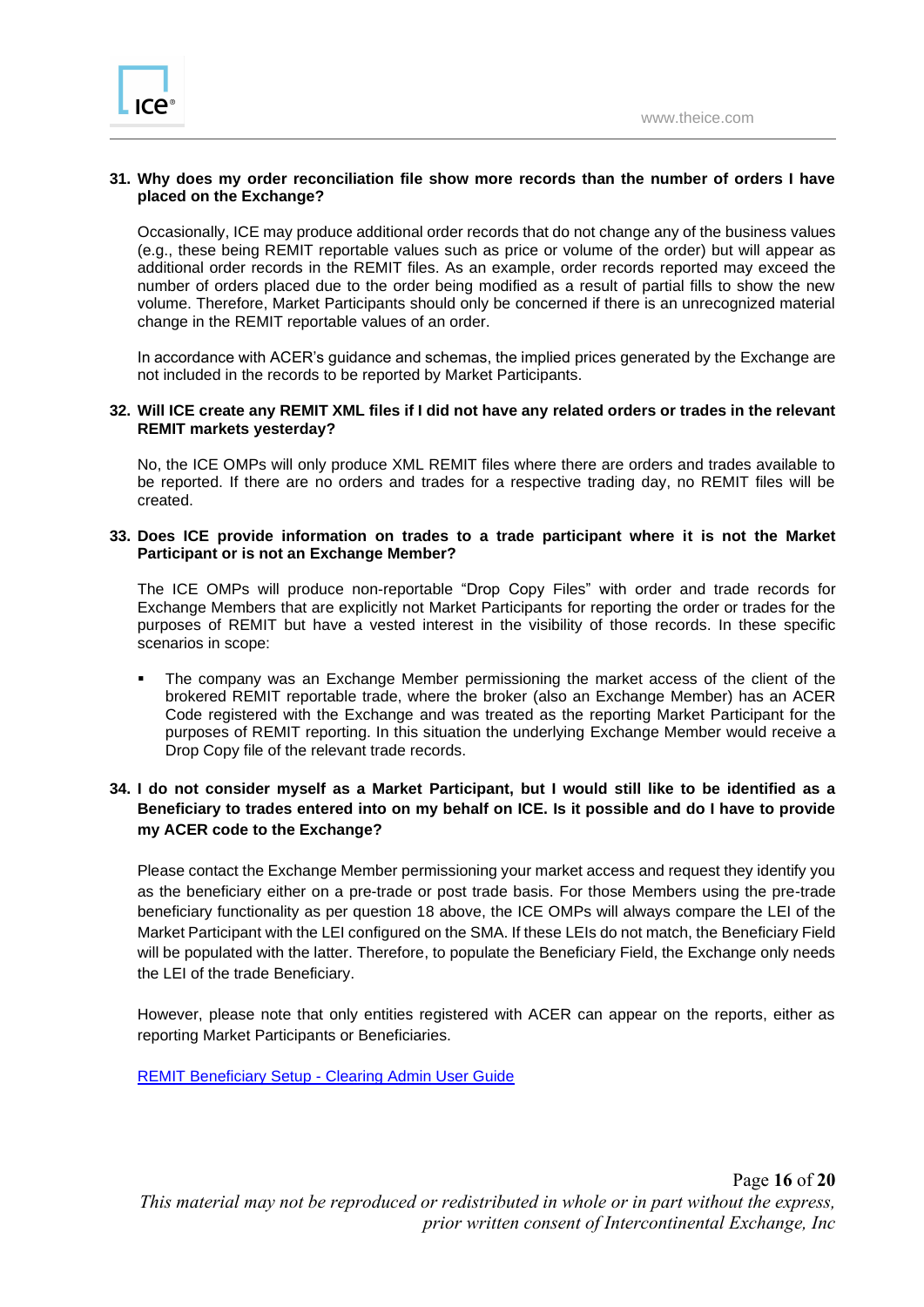# **35. I have REMIT Phase 2 reporting obligations and need assistance with regards to this?**

Yes, the ICE RRM can assist here as an RRM, by leveraging its existing high-performance architecture to provide market participants with a comprehensive reporting solution to fulfil their reporting obligations under REMIT. ICE RRM can assist with Standard Contract Reporting, Non Standard Contract Reporting, Secondary Transportation Contract Reporting and Fundamental Data Reporting. If you would like to discuss how REMIT Phase II impacts your firm, or you have any questions regarding REMIT Phase II or , then please do not hesitate to contac[t TradeVaultSupport@ice.com](mailto:TradeVaultSupport@ice.com) for assistance.

#### **36. How do the ICE OMPs handle errors and subsequent corrections for REMIT Reporting?**

In the event the ICE OMPs need to correct previously reported records, they will take the following steps:

- All Order and Trade records which require corrections will have corresponding records submitted with "E" as their Action Type (Field 58). These are referred to as "Error Records" in this section.
- The Order and Trade records will be re-reported with the same Order Id (Field 13) and Unique Transaction ID (Field 31), with corrections made to other fields as applicable. These are referred to as "Correction Records" in this section.

Error records will be sent for the full sequence of a given order or trade. For example, an order chain comprised of 5 records (originally reported as 1 Action Type "N" (new) record and 4 Action Type "M" (modify) records) will have 5 Action Type "E" records submitted to error out the Order. The Error Records will have all of the same values as their original records, except for the Action Type.

In the event that the ICE OMPs are not providing Correction Records,only the Error Records will be produced as described above.

The Transaction Timestamp (Field 30) for Correction Records will be the same as the original records, unless the transaction time is one of the fields being corrected.

If the Market Participant is being changed on the Correction Records, then the original Market Participant receives only the Error Records, and the new Market Participant receives only the Correction Records.

Market Participants should be aware that any records which had updates made through their RRM (e.g., update to Beneficiary Field [Field 8]), will require additional engagement by the Market Participant to ensure any post-reporting updates are re-applied after the corrections are processed by their RRM.

#### **37. How will a Market Participant recognise when the ICE OMPs submit Errors Records and subsequent Correction Records?**

Error and Correction Records will be in separate files. The files produced are categorized as indicated in the table below.

| <b>File Type</b>         | <b>Contents</b>                      |
|--------------------------|--------------------------------------|
| <b>Order Errors</b>      | <b>Error Records for Orders</b>      |
| <b>Order Corrections</b> | <b>Correction Records for Orders</b> |
| <b>Trade Errors</b>      | <b>Error Records for Trades</b>      |
| <b>Trade Corrections</b> | <b>Correction Records for Trades</b> |

Page **17** of **20**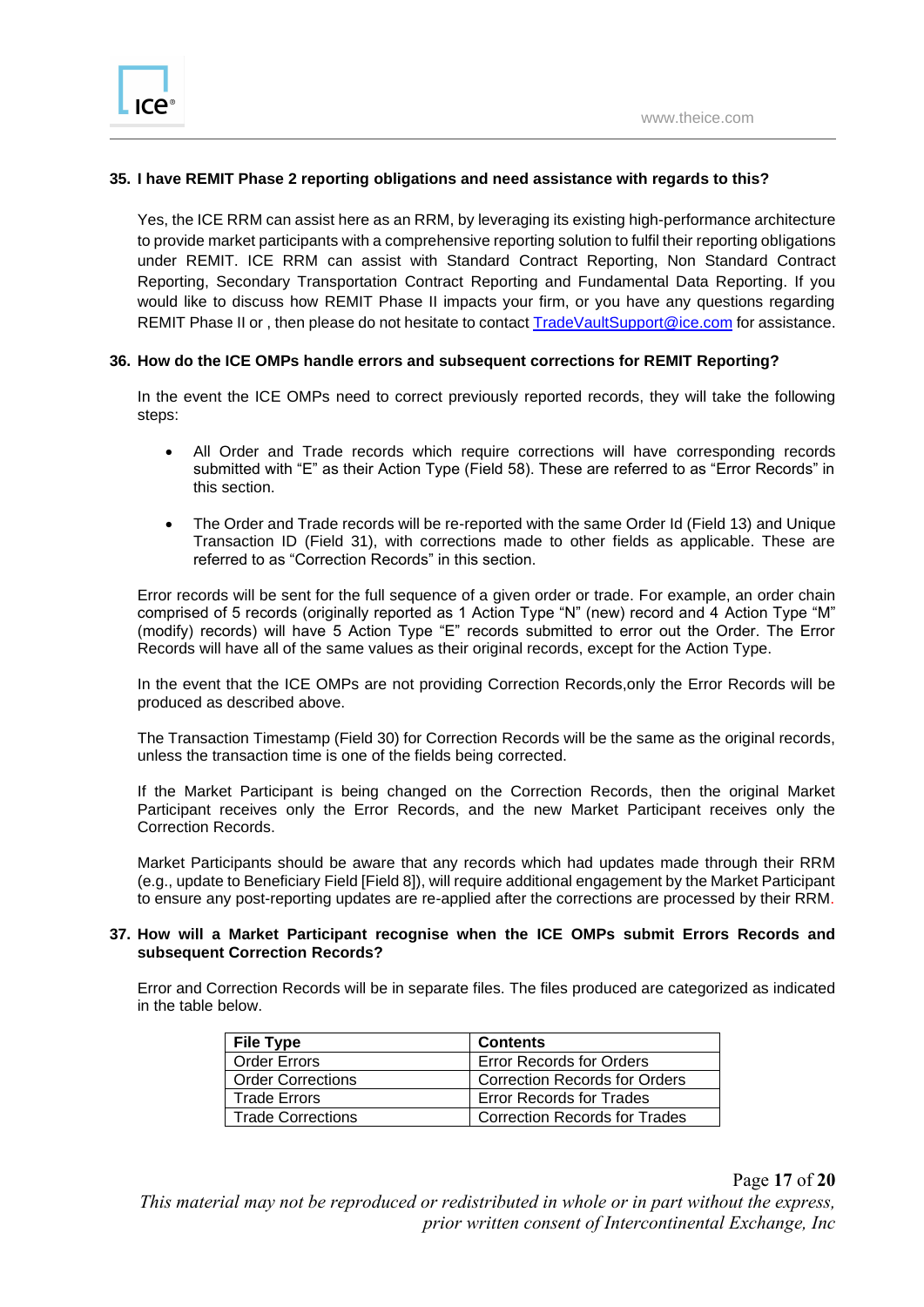Error and Correction REMIT files will be categorized by MIC in the same manner as regular order and trade REMIT files. Market Participants should be aware that the date in the file name will correspond to the business date when the ICE OMPs submit the files.

# **38. How does the reporting logic work for orders and trades in markets that have vertical implication?**

The ICE OMPs use trading matching logic called vertical implication in their utility markets ("VI")<sup>10</sup> including REMIT reportable Contracts. The ICE OMPs have agreed with ACER a reporting logic for how trades should be reported in ICE VI enabled markets via the ICE REMIT Reporting Service. As of the 18 October 2019, the following reporting logic will be implemented for orders and trades reported by the ICE Trade Vault RRM Service (RRM)

# **Reporting Logic for Orders and Trades in Composite Markets**

Where an order for a composite market (such as for a Quarter, Season or Calendar Spread) trades, the resulting trade will be reported at the composite market level (e.g. as a Quarter, Season or Calendar trade). For instance, a Summer 21 trade will be reported as a single Summer 21 trade and not as 12 separate monthly maturities. In another example, where user buys a Summer 21/Winter 21 spread, this will appear in the REMT files as a single buy Summer 21 trade and sell Winter 21 trade. The individual component parts (e.g. the matched monthly maturities) of these composite trades will not be reported. In instances, where an order for a composite trade (e.g. a buy order for a Q1 21) for Market Participant A has matched with three corresponding sell orders for monthly maturities (Jan 21, Feb 21 and Mar 21) for Market Participants B, C and D; the ICE OMPs will report a single trade record for the buy Q1 21 for Market Participant A and three trade records for each of the corresponding single month maturities: one for Market Participant B, one for Market Participant C and one for Market Participant D.

ICE OMPs will identify each Composite Trade with its own UTI.

There will be no change to the existing order reporting logic.

For further details, please see the ICE REMIT Reporting External File Specifications Document found at:

# [REMIT Reporting Files Specifications and Samples](https://theice.lightning.force.com/lightning/r/Knowledge__kav/ka04W000001MCfKQAW/view)

# **39. What support will the ICE OMPs provide with respect to lifecycle events?**

Market Participants should be aware that all post transaction activities (such as a change beneficiary information and position transfers) are excluded from the data provided by the ICE OMPs. The ICE REMIT Reporting Service will also not report fat-finger errors. Market participants should make their own assessments with respect to potential fat-finger errors.

Members who are opted-in to the ICE RRM service can made submissions and modifications directly into the RRM which will be viewable for audit purposes within the product.

<sup>&</sup>lt;sup>10</sup> See ICE Endex Circular **E17/026** and ICE Futures Europe Circula[r 17/088.](https://www.theice.com/publicdocs/circulars/17088.pdf)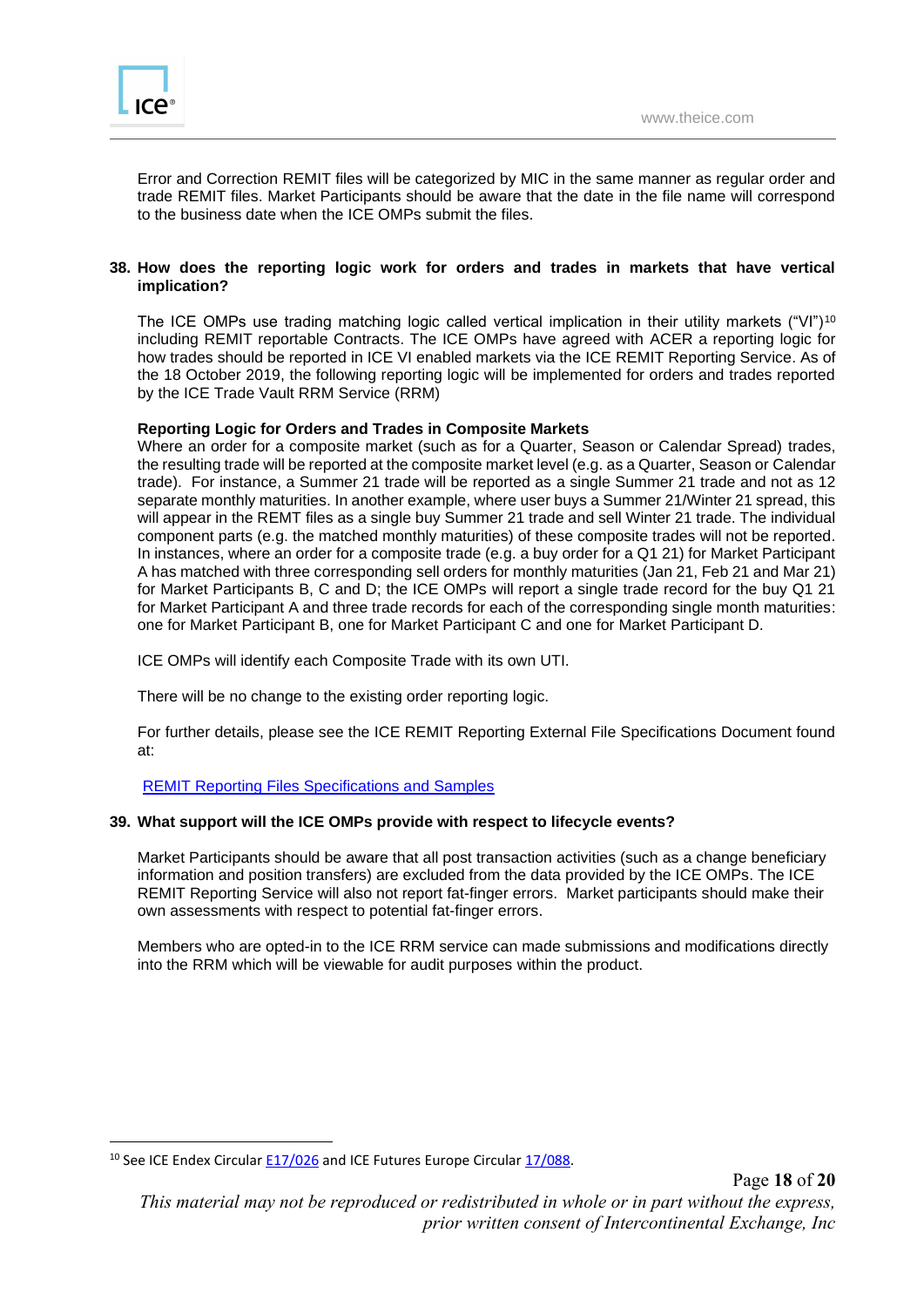

ıce®

#### **40. How does the ICE RRM Service support REMIT Reporting for ICE Futures Europe post 31 December 2020?**

After 31 December 2020, ICE Futures Europe will be an Organised Market Place located outside the European Economic Area ("EEA"). On 01 January 2021, ICE Futures Europe Futures will have one Futures Contract where Market Participants may consider that they still have a reporting obligation as this Contract is a derivative relating to electricity or natural gas produced, traded or delivered in the Union. This Contract is the ICE Dutch TTF Gas 1st Line Financial Futures Contract (USD/MMBTU) (Contract Code "TFU"). ICE Futures Europe will continue to offer support for REMIT reporting for the TFU Contract as a Standard Contract.

Participants wishing to avail themselves of REMIT delegated reporting for TFU should complete the relevant ICE Trade Vault RRM Participant Agreement and provide their EU Member State registered ACER Code and LEI.ICE RRM Service will not be able to support reporting for TFU without a valid ACER Code from a national regulatory authority of an EU Member State post 31 December 2020.

In the future, should ICE Futures Europe admit to trading any new Contract(s) which may give Market Participants a potential REMIT reporting obligation, ICE RRM Service will assess support for such REMIT delegated reporting as it deems appropriate.

For the avoidance of doubt, the above change is not applicable for ICE Endex markets.